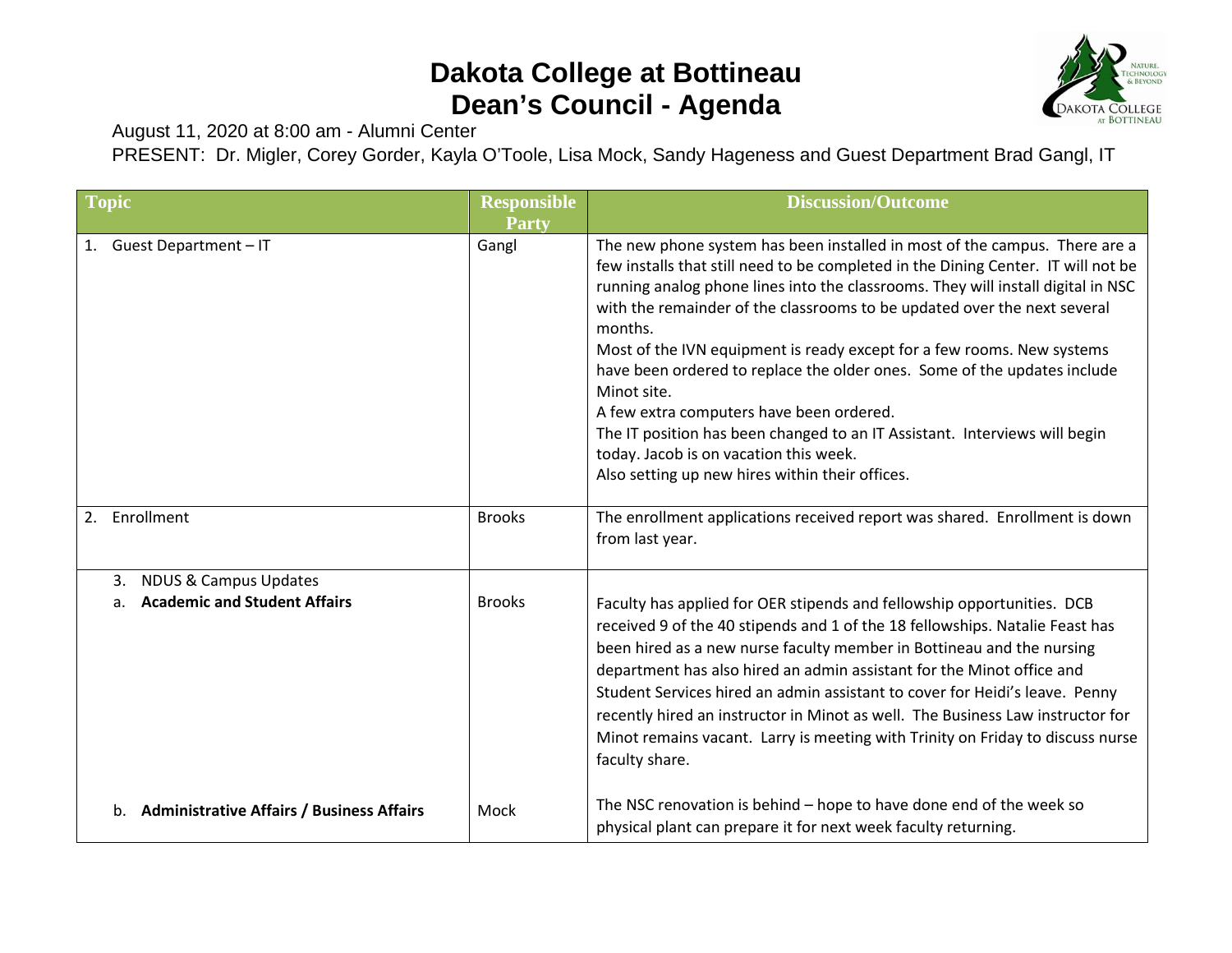## **Dakota College at Bottineau Dean's Council - Agenda**



|                                                                                       |          | Bookstore is busy with book distribution. New part time help hired; Kim<br>Kvernum. The Business Office doesn't have housing charges coming across.<br>Mark will be getting training in Minot to process housing charges for DCB.<br>Lisa is working on year-end and there are a lot of reports due this week. A<br>Selection Committee has been formed to choose a Construction Manager at<br>Risk for the Dining Center project. Presentations will be held on Thursday.                                           |
|---------------------------------------------------------------------------------------|----------|----------------------------------------------------------------------------------------------------------------------------------------------------------------------------------------------------------------------------------------------------------------------------------------------------------------------------------------------------------------------------------------------------------------------------------------------------------------------------------------------------------------------|
| <b>Distance Education Council/Distance Ed and</b><br><b>Academic Support Services</b> | O'Toole  | Kayla reported that Valerie Rivera is now on campus. Online student<br>enrollment is up by about 40 students and Dual Credit students has 83<br>enrolled, with an additional 62 submissions that need to be processed. There<br>are virtual meetings scheduled to enroll students this week for Mohall, Our<br>Redeemers, Napoleon and Turtle Lake Mercer, Hebron and Max. Several of<br>the K-12 schools are still working on their fall opening plan. Kayla has a<br>college credit in high schools meeting today. |
| d. Public Affairs Council                                                             | Hageness | Submitted faculty in-service and new faculty orientation schedules with<br>attachments and COVID testing information included. NDUS and State<br>Department of Health is working together to create a campus affiliation for all<br>the colleges in ND. This will provide specific information per campus in the<br>case of a positive test on a campus. The Marketing Committee will provide<br>five individuals to test the app for DCB before it goes live.                                                       |
| e. Athletics                                                                          | Gorder   | Athletics continues to work on the fall scrimmage schedule. Student athlete<br>physicals are scheduled for the first day of class on campus.<br>The hockey fund raiser - salmon feed went well on Friday.<br>Physical Plant met yesterday to put carpet squares down on August 19th. And<br>they will stay up through Monday the 24 <sup>th</sup> .                                                                                                                                                                  |
| h. Chancellor's Cabinet / Dean's Update                                               | Migler   | Chancellors cabinet retreat was held last week - lots of discussion on COVID<br>Informational sheet provided. Budget planning for the upcoming legislative<br>session was discussed.                                                                                                                                                                                                                                                                                                                                 |